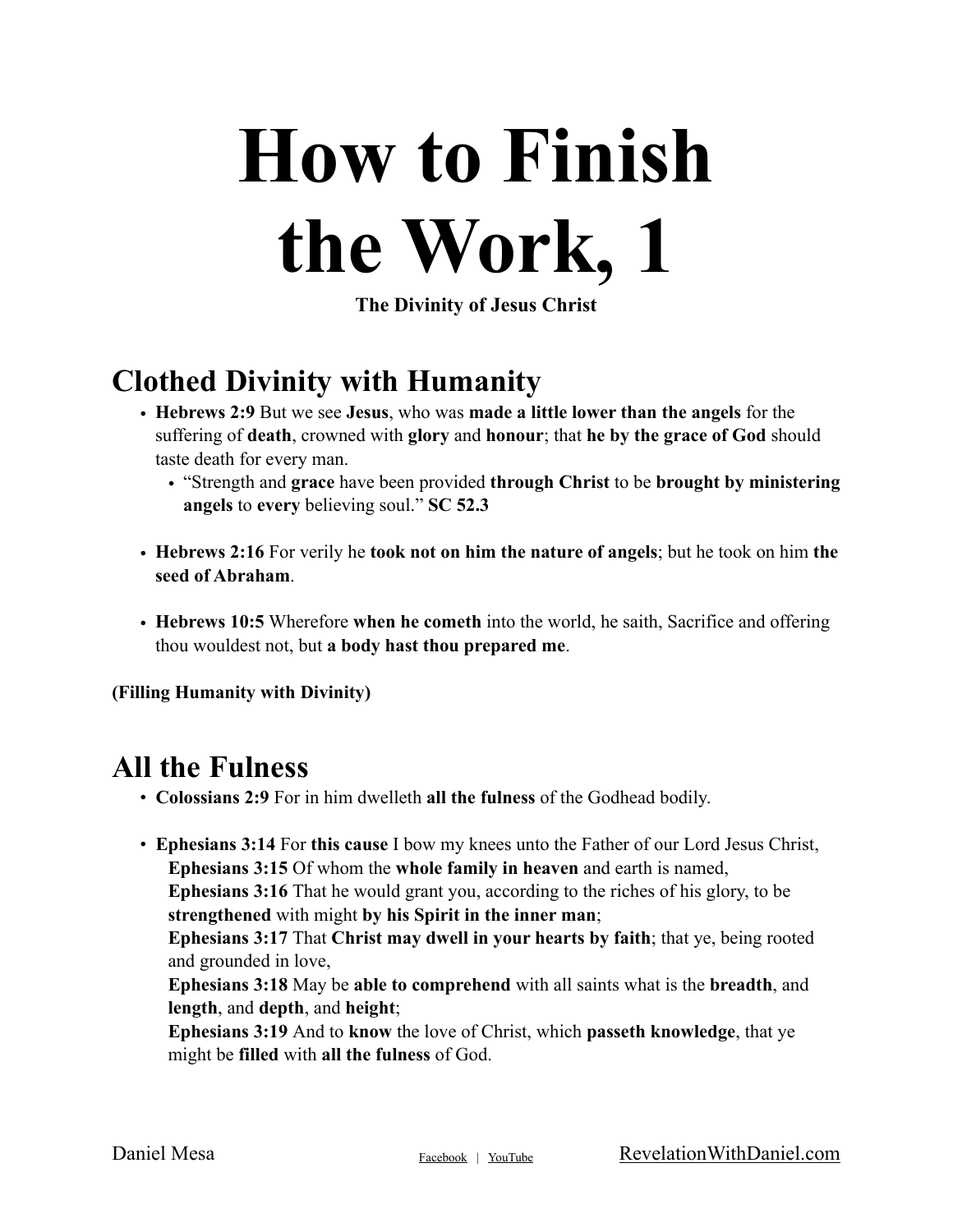- **2 Peter 1:3** According as **his divine power hath given unto us all things** that pertain unto **life and godliness**, *through* the **knowledge of him** that hath called us to **glory** and virtue:
- "Strength, grace, and **glory** have been provided through Christ, to be brought by ministering angels to the heirs of salvation." 2T 453.2 **2 Peter 1:4** Whereby are given unto us **exceeding great and precious promises**: that **by**

**these** ye might be **partakers of the divine nature**, having escaped the corruption that is in the world through lust.

#### **Time in Bible Study and Prayer - why?**

- **Mark 1:35** And in the **morning**, rising up a great while before day, he went out, and departed into a **solitary** place, and there **prayed**.
- "As **one** with us, a **sharer** in our needs and weaknesses, He was **wholly** dependent upon God, and in the secret place of prayer He **sought divine strength**, that He might go forth **braced** for duty and trial. In a world of sin Jesus endured struggles and torture of soul. **In communion with God He could unburden the sorrows** that were crushing Him. Here He found comfort and joy. In Christ the cry of humanity reached the Father of infinite pity. **As a man He supplicated the throne of God till His humanity was charged with a heavenly current that should connect humanity with divinity**. Through continual communion **He received life from God**, that He might impart life to the world. **His experience is to be ours**." **DA 362-363**
- **Philippians 2:5** Let this **mind** be in you, which was **also** in Christ Jesus.
- **John 6:63** It is the **spirit** that **quickeneth**; the flesh profiteth nothing: the **words** that I speak unto you, they **are spirit**, and they **are life**.
- "**The life of Christ that gives life to the world is in His word**. It was by **His word** that Jesus healed disease and cast out demons; by **His word** He stilled the sea, and raised the dead; and the people bore witness that **His word** was with power. **He spoke the word of God**, as He had spoken through all the prophets and teachers of the Old Testament. The whole Bible is a **manifestation of Christ**, and the Saviour desired to fix the faith of His followers on the word. *When His visible presence should be withdrawn, the word must be their source of power*. **Like their Master**, they were to live "by every word that proceedeth out of the mouth of God." Matthew 4:4. **DA 390.3**

### **Omnipresent?**

• **John 16:7** Nevertheless I tell you the truth; It is **expedient** for you that **I go away**: for **if I go not** away, the **Comforter will not come** unto you; but if I depart, I will send him unto you.